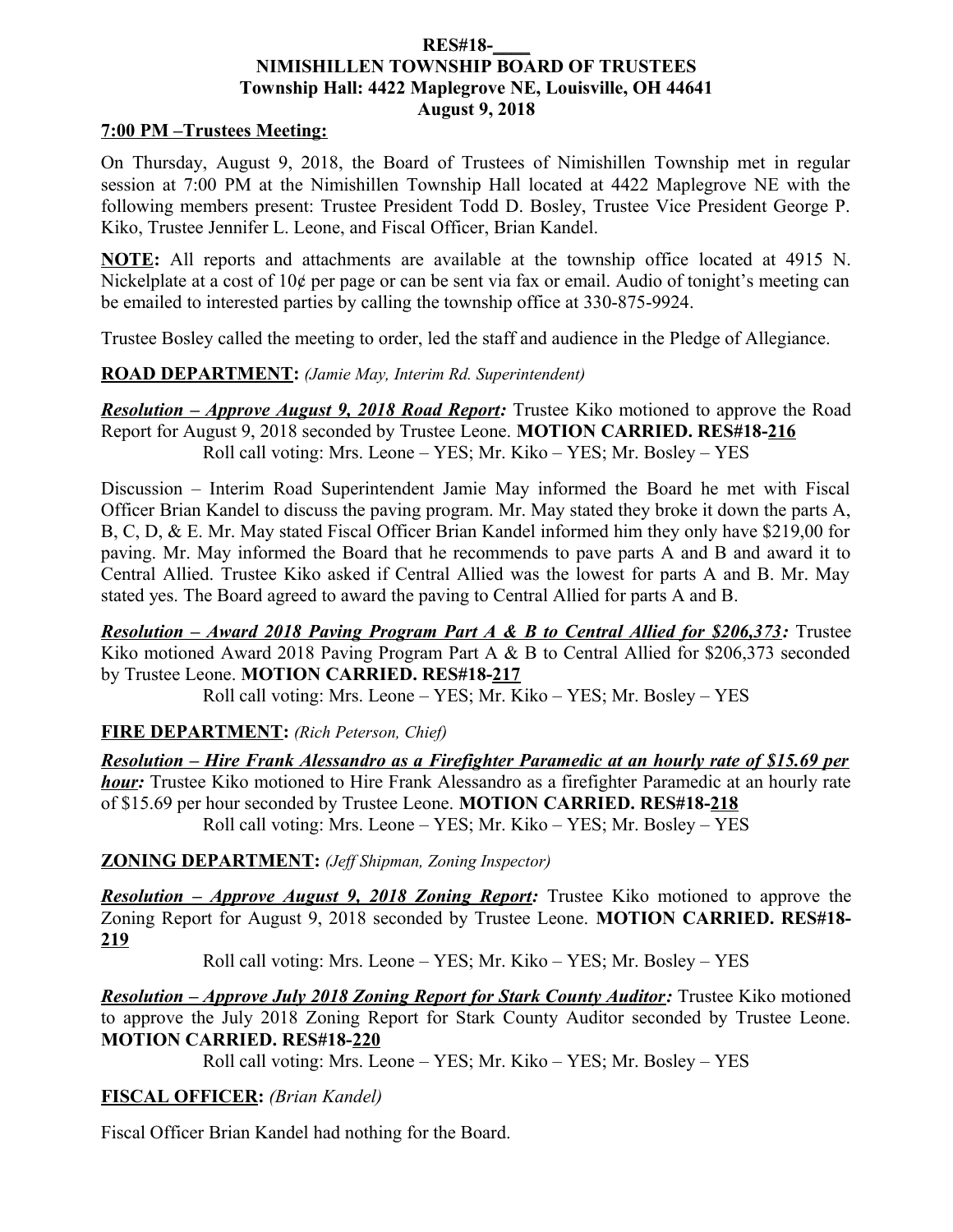# **CONCERNS OF CITIZENS:**

*Tim Barr of 5210 Peach* stepped to the podium regarding:

• Mowing and cleaning of ditch

Discussion – Mr. Barr asked the Board why the ditch was mowed. Trustee Leone stated Gary Connor approved that and it was suppose to be more substantial than what it was. Trustee Leone stated the County paid for it. Trustee Kiko stated they are trying to wipe out the small and big trees that slow the water flow. Discussion followed.

*Alice Allman of 5951 Schloneger.* stepped to the podium regarding:

• Neighbor concern

Discussion – Ms. Allman provided pictures to the Board of the weeds surrounding the driveway she shares with 2 other neighbors. Ms. Allman is concerned about the high weeds that line the driveway. Zoning Inspector Jeff Shipman stated he went out and spoke with the one neighbor but he has not been able to talk to the other neighbor about her concerns. Trustee Bosley asked Jeff to send a letter to anyone that is in violation of the high grass and weeds. Discussion followed.

### *Dawne Friedman of 5362 Francesca* stepped to the podium regarding:

- Fairhope Ditch Cleaning
- Columbus Rd. Retentions
- Concerns about pictures and phone calls

Discussion – Ms. Friedman asked the Board about when the cleaning of the Fairhope ditch will continue. Trustee Leone stated she spoke with Gary Connor at the County and he stated its as funds become available they will do fresh cutting. Discussion was held regarding pictures Ms. Friedman provided the Board at a prior meeting and phone calls that were made to Trustee Leone.

## *Donna Fuller of 5857 Rosedale* stepped to the podium regarding:

- Tax Evaluation of home
- Water concerns & pictures
- Road  $&$  Fire Levies

Discussion – Ms. Fuller expressed her concerns to the Board about the recent tax evaluation on her home and about pictures of the water problems from the last meeting. Ms. Fuller asked if the upcoming road and fire levies are new levies. The Board informed Ms. Fuller the 2 levies are both renewals. Discussion followed.

*Julie Morris of 4514 Eastland* stepped to the podium regarding:

• Personal concerns

Discussion – Ms. Morris expressed personal concerns about Trustee Leone to the Board. Discussion followed.

## *Jim Morris of 4514 Eastland* stepped to the podium regarding:

• Fairhope Ditch

Discussion – Mr. Morris provided pictures of the Fairhope Ditch to the Board. Mr. Morris stated the pictures were taken today and he also provided copies to the Louisville Herald. Mr. Morris expressed his concern to the Board about the cleaning of the Fairhope Ditch. Mr. Morris stated the Board should work with the Commissioners on getting grants for the cleaning of the ditch. Discussion followed.